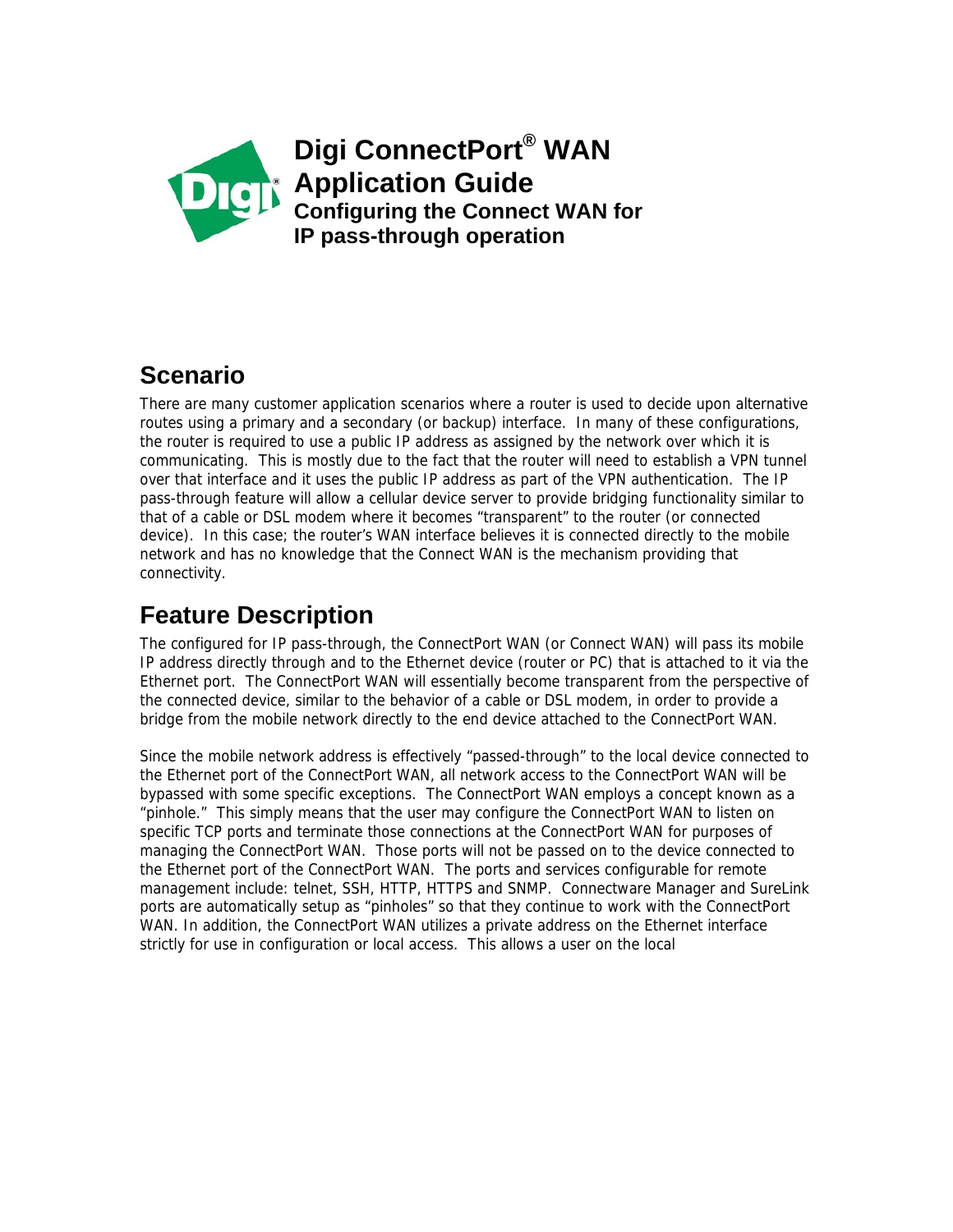#### **Sample diagram:**



# **Configuration**

When the IP pass-through mode is enabled, the Digi ConnectPort WAN will effectively disable all router and IP service functionality. The serial port will be enabled as a console port to the CLI for the Digi ConnectPort WAN. The ConnectPort WAN will accept TCP/IP connections for purposes of configuration by means of a "pinhole" on the mobile interface. In addition, the ConnectPort WAN will be accessible to a device on the local Ethernet segment via the default IP address of 192.168.1.1. With the exception of this special configuration access and the serial console port access, the ConnectPort WAN will effectively be transparent to all IP activity.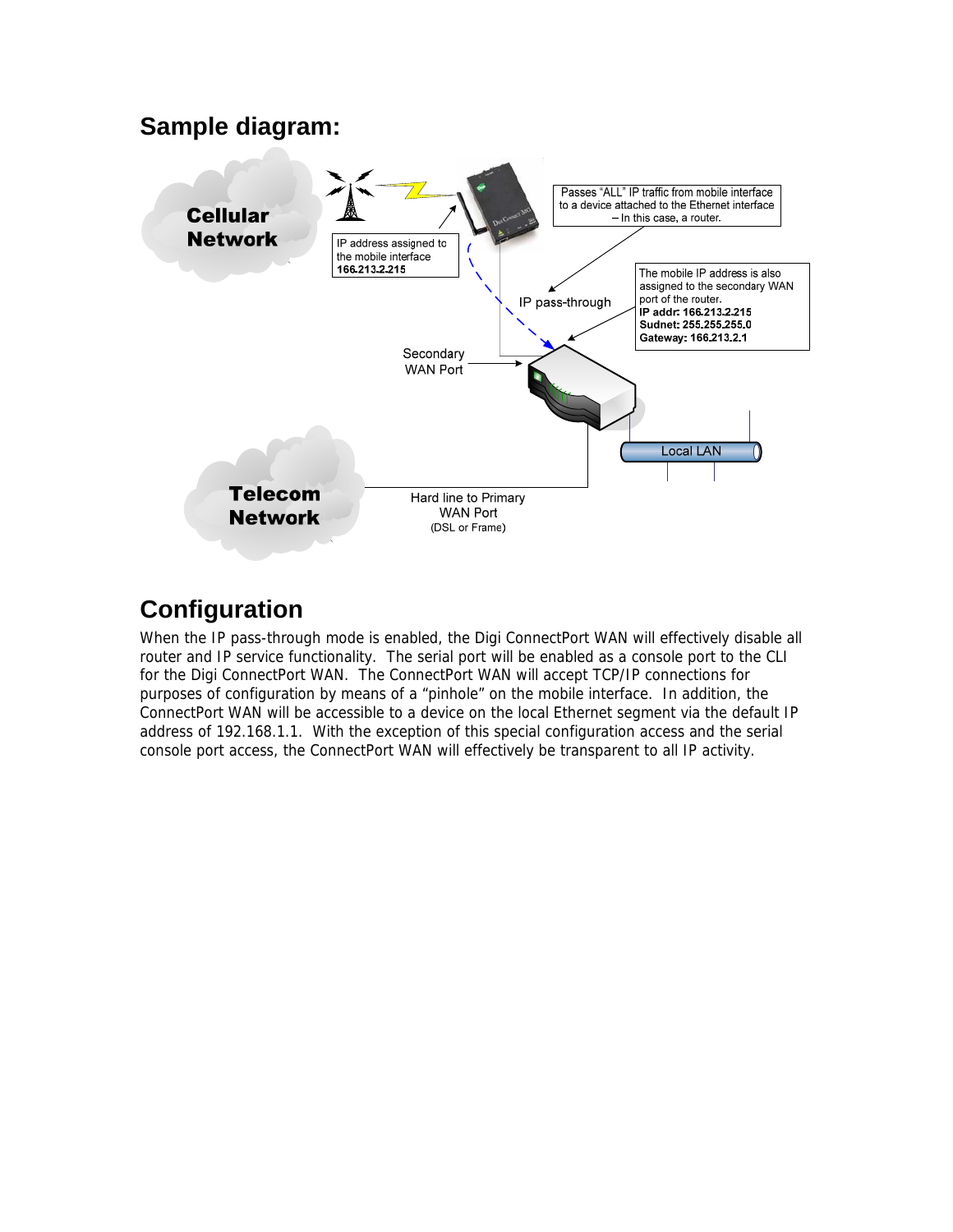The following is a screen shot of the IP pass-through configuration screen, illustrating how easy it is to enable this feature:

| <b>Network Configuration</b>                                                                                                                                                                                                                                                                                                                    |
|-------------------------------------------------------------------------------------------------------------------------------------------------------------------------------------------------------------------------------------------------------------------------------------------------------------------------------------------------|
| $\blacktriangleright$ IP Settings                                                                                                                                                                                                                                                                                                               |
| DHCP Server Settings                                                                                                                                                                                                                                                                                                                            |
| ▶ Network Services Settings                                                                                                                                                                                                                                                                                                                     |
| Dynamic DNS Update Settings                                                                                                                                                                                                                                                                                                                     |
| ▶ IP Filtering Settings                                                                                                                                                                                                                                                                                                                         |
| ▶ IP Forwarding Settings                                                                                                                                                                                                                                                                                                                        |
| Socket Tunnel Settings                                                                                                                                                                                                                                                                                                                          |
| ▼ IP Pass-through                                                                                                                                                                                                                                                                                                                               |
| Warning! Enabling this feature requires the following:<br>1) Set a static IP Address.<br>2) Set up the DHCP Server.<br>3) Turn on the DHCP Server.<br>When IP Pass-through is enabled this device becomes transparent. Selecting and setting these ports will<br>will allow you to connect to and configure this device via the mobile network. |
| $\blacktriangleright$<br>Enable IP Pass-through<br>Pinhole Configuration:<br>80<br>$\sqrt{ }$ HTTP<br>443<br>$\nabla$ HTTPS<br>23<br>$\triangledown$ Telnet<br>22<br>$\triangleright$ SSH<br>161<br>SNMP<br>Note: The DHCP server is not Enabled. It must be enabled for IP Pass-through to work correctly.<br><b>Apply</b>                     |
| Advanced Network Settings                                                                                                                                                                                                                                                                                                                       |

For example: If a Cisco router's WAN interface is attached to the ConnectPort WAN's Ethernet port and the ConnectPort WAN's mobile interface receives the IP address 166.213.2.215, the Cisco's WAN port will be assigned the same IP address 166.213.2.215. If the Cisco router is receiving the IP address dynamically; the DNS server addresses, subnet mask and default gateway information will be filled in automatically. If the Cisco router will be configured manually; you will need to find out the DNS information from the mobile service provider and enter that automatically. The subnet mask will be 255.255.255.0 and the default gateway will be the same as the mobile IP address with ".1" for the last octet. In other words: if the mobile IP address is 166.213.2.215, the default gateway will be 166.213.2.1.

### **Remote device management**

As illustrated above, the ConnectPort WAN allows the user to enable "pinholes" for specific ports in order to provide remote users the capability to manage the ConnectPort WAN from the mobile network or open internet. The ConnectPort WAN will retain its remote management capabilities